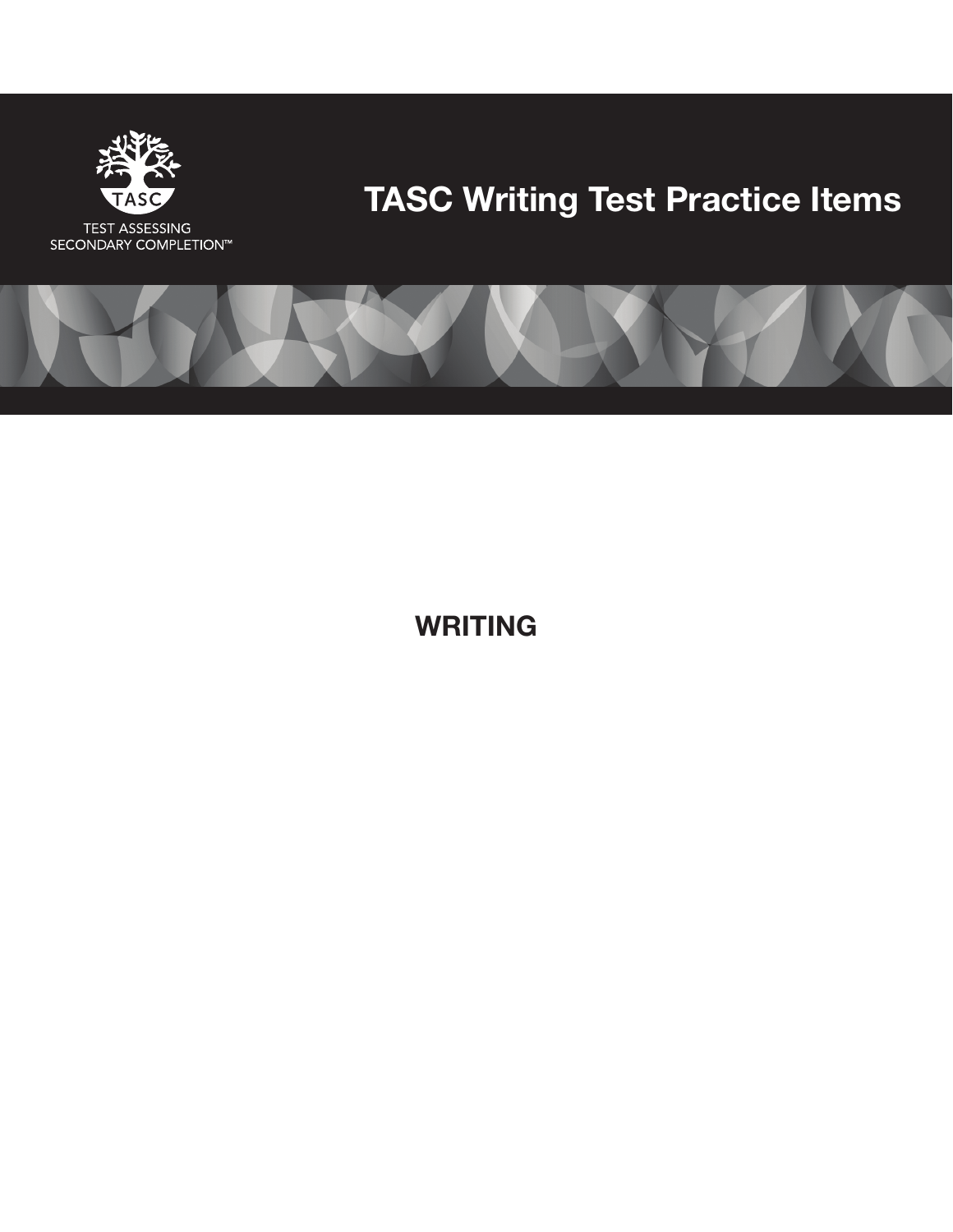

### TASC Writing Test Practice Items

Use these items to practice for the TASC Writing subtest. Once you reach the end of the test, check your responses against the answer key provided. Take the time to read the information preceding the answers to learn what you need to know and be able to do to pass the TASC test. In the following multiple-choice questions, please circle the correct answer.

Good luck preparing for the TASC test!

1. Read these sentences.

Waiting for news about the flight delay, Sam looked for a quiet place in the noisy terminal to make a phone call. Jordan tried to find an outlet where she could plug in her computer.

Which revision most clearly combines the two sentences?

- A. Waiting for news about the flight delay, Sam, while Jordan tried to find an outlet where she could plug in her computer, looked for a quiet place in the noisy terminal to make a phone call.
- B. Waiting for news about the flight delay, Sam and Jordan looked for a quiet place in the noisy terminal to make a phone call and tried to find an outlet where she could plug in her computer.
- C. Waiting for news about the flight delay, Sam looked for a quiet place in the noisy terminal to make a phone call, while Jordan tried to find an outlet where she could plug in her computer.
- D. Waiting for news about the flight delay, Sam looked for a quiet place in the noisy terminal to make a phone call, although Jordan tried to find an outlet where she could plug in her computer.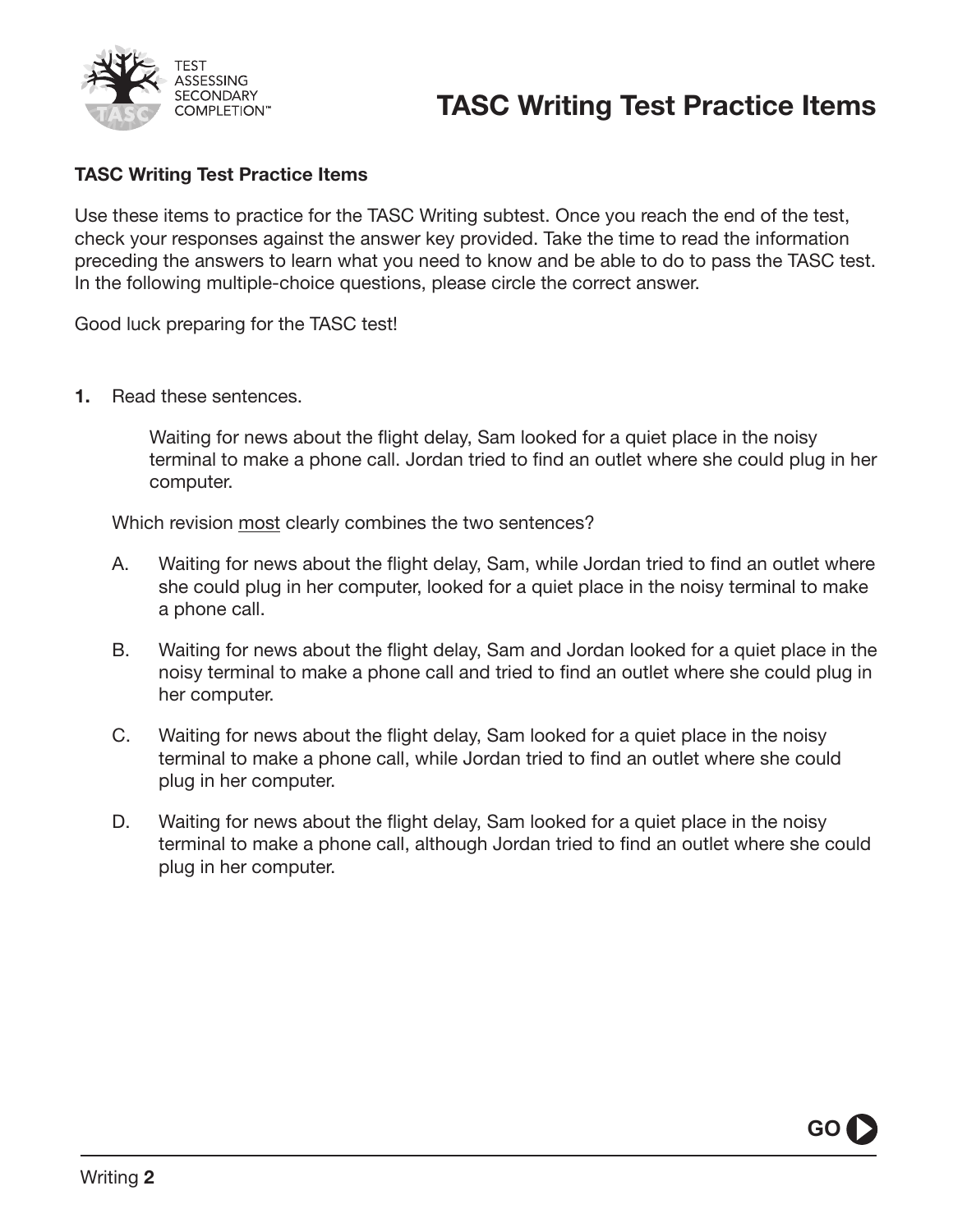

- 2. Which sentence includes a misspelled word?
	- A. Bobby was ecstatic about heading into the city with his friends for a baseball game this weekend.
	- B. He also had reassured his brother that he would bring him an extraordinary souvenir from the ballpark's gift shop.
	- C. The spring weather was already getting warm but had not become miserably hot yet—perfect weather for a baseball game!
	- D. Bobby had promised his little brother that he would take pictures of some of the star players, as well as attempt to aquire their autographs.
- 3. Read this sentence.

There was an effortlessness with which Barry played his guitar, and it was making it appear as if he and his instrument had—because of something almost impossible to describe—miraculously merged together into a single, music-producing unit.

Which revision of the sentence best expresses the idea precisely and concisely?

- A. He and his instrument were a miraculous music-producing unit, impossible to describe.
- B. Miraculously merged together, Barry played his guitar with an effortlessness as if he and his instrument were a single, music-producing unit.
- C. The effortlessness with which Barry played his guitar made it appear as if he and his instrument had miraculously merged into a single, music-producing unit.
- D. There was an effortlessness in how Barry played his guitar—because of something almost impossible to describe—and it was making it appear as if he and his instrument had miraculously merged together into a single, music-producing unit.

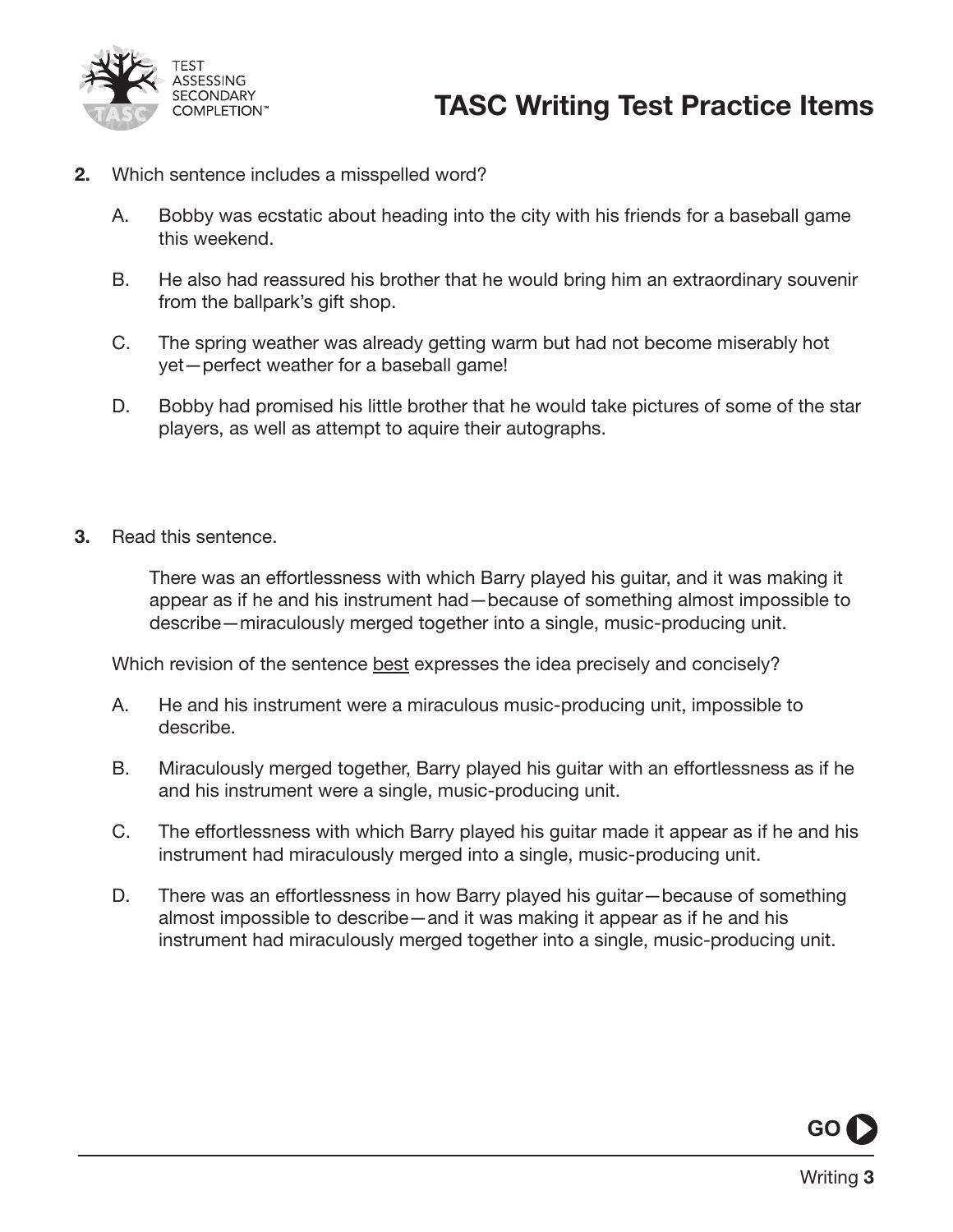

**GO**

4. Read the paragraph.

An everyday hero is the average person who responds out of a sense of urgency to a situation that demands immediate action. The everyday hero recognizes that complacency is not an option. Risk to self is considered, but generally only after the fact.

Which sentence best concludes this paragraph?

- A. The world is filled with many different kinds of heroes.
- B. The actions define the hero as a giver, touching humanity in the process.
- C. The everyday hero is the next-door neighbor who rescues the child from the oncoming car.
- D. The size of the risk is of no matter to the hero because there is little time to consider the consequences.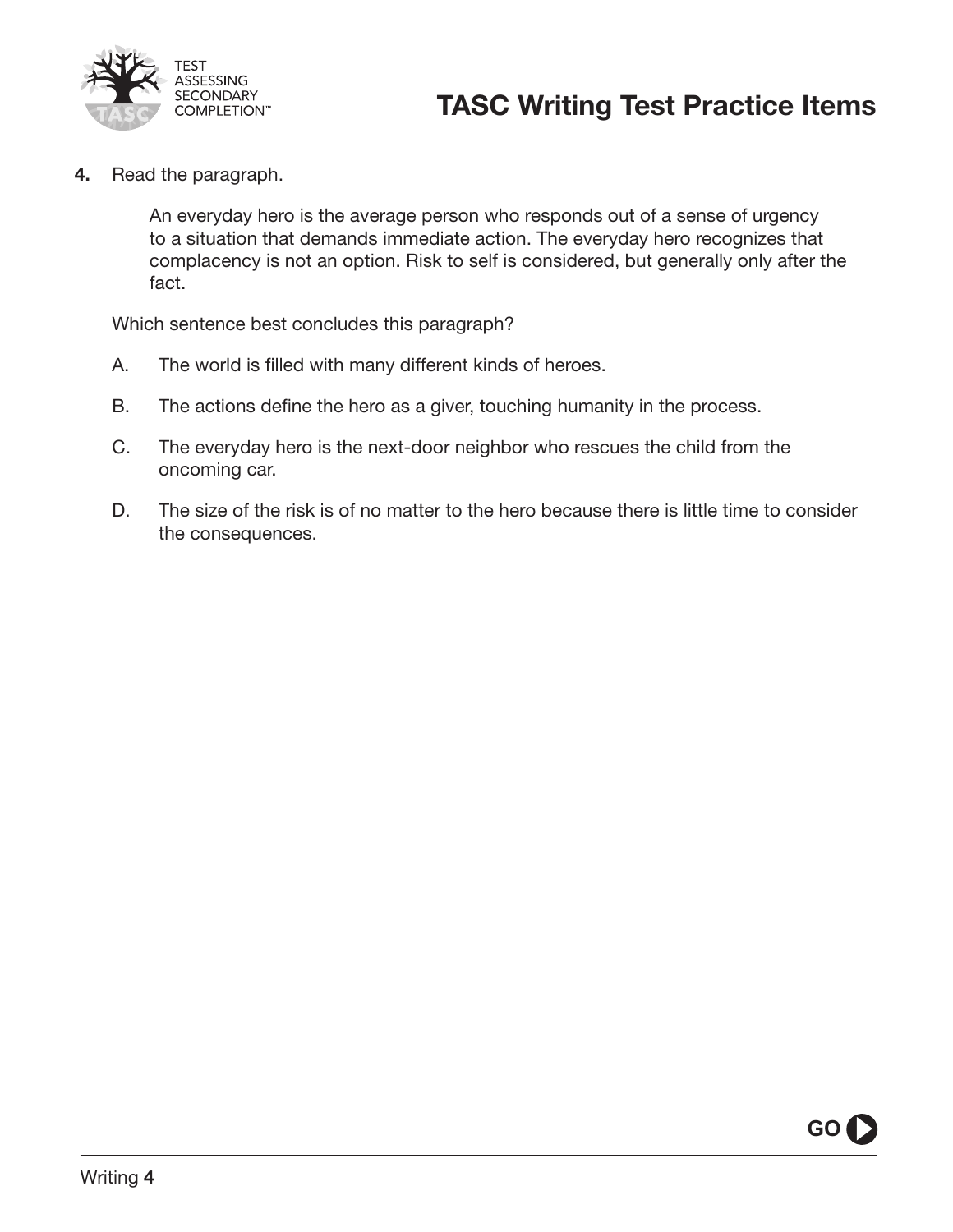

Read this excerpt of a draft of an essay. Then, answer the questions.

<sup>1</sup> All across the United States, there are cities known for their "specialty" dishes. <sup>2</sup> Each dish has a unique flavor and story, and people travel from all across the country just to try it out. <sup>3</sup> Chicago is famous for its deep-dish pizza. <sup>4</sup> New York-style cheesecake is one of New York City's claims to fame.

<sup>5</sup> Pat and Harry were born in South Philadelphia. <sup>6</sup> Pat was born in 1907, and Harry was born nine years later.<sup>7</sup> When Harry was but a lad of three, the family Olivieri transported themselves to Italy. <sup>8</sup> The family stayed in Italy a short time before returning to Philadelphia. <sup>9</sup> Harry took up carpentry. <sup>10</sup> He worked after school. <sup>11</sup> He also worked at the Navy shipyard. <sup>12</sup> Pat began building sleds. <sup>13</sup> Harry and Pat wanted to earn a better living so they decided to open a hot dog stand and sell hot dogs at night. 14 In 1930, the brothers opened a hot dog stand at the corners of 9th Street, Wharton Street, and Passyunk Avenue.

- 5. Which sentence best completes the first paragraph and creates a good transition between the two paragraphs?
	- A. Philly cheesesteaks were invented by the Olivieri brothers.
	- B. Pat and Harry Olivieri, who once lived in Philadelphia, invented the Philly cheesesteak.
	- C. The Olivieri brothers invented the Philly cheesesteak in order to bring publicity to the city they called home.
	- D. Thanks to two brothers, Pat and Harry Olivieri, Philadelphia has its own famous food as well: the Philly cheesesteak.

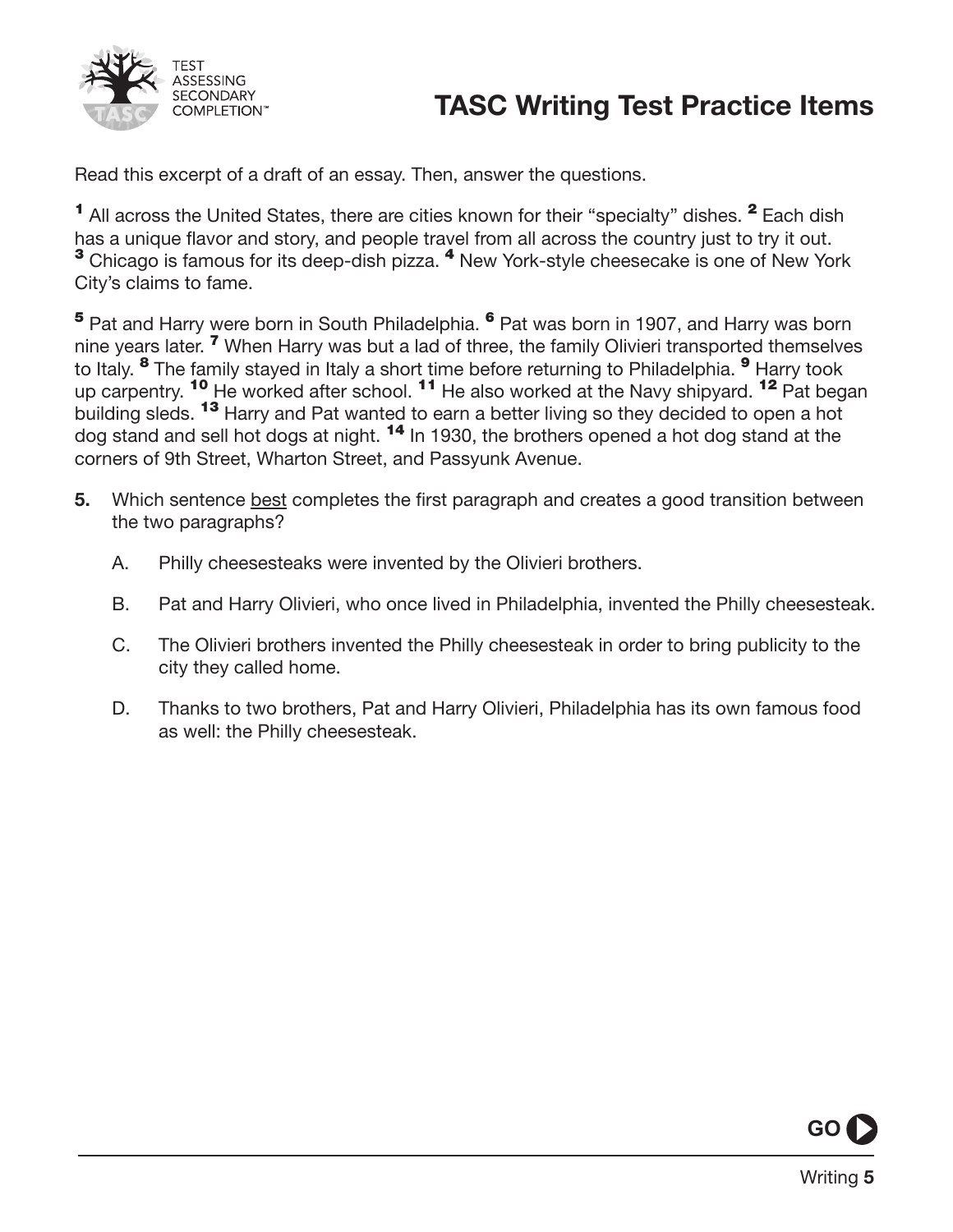

- 6. Which revision most effectively combines the ideas of sentences 9 through 12 into one sentence?
	- A. Because Pat built sleds, Harry worked at carpentry after school as well as at the shipyard.
	- B. Pat built sleds, and Harry worked after school, taking up carpentry and working at the shipyard.
	- C. The brothers worked after school at carpentry (Harry), at the shipyard (Harry), and at building sleds (Pat).
	- D. Harry kept busy after school, taking up carpentry and working at the shipyard, while Pat began building sleds.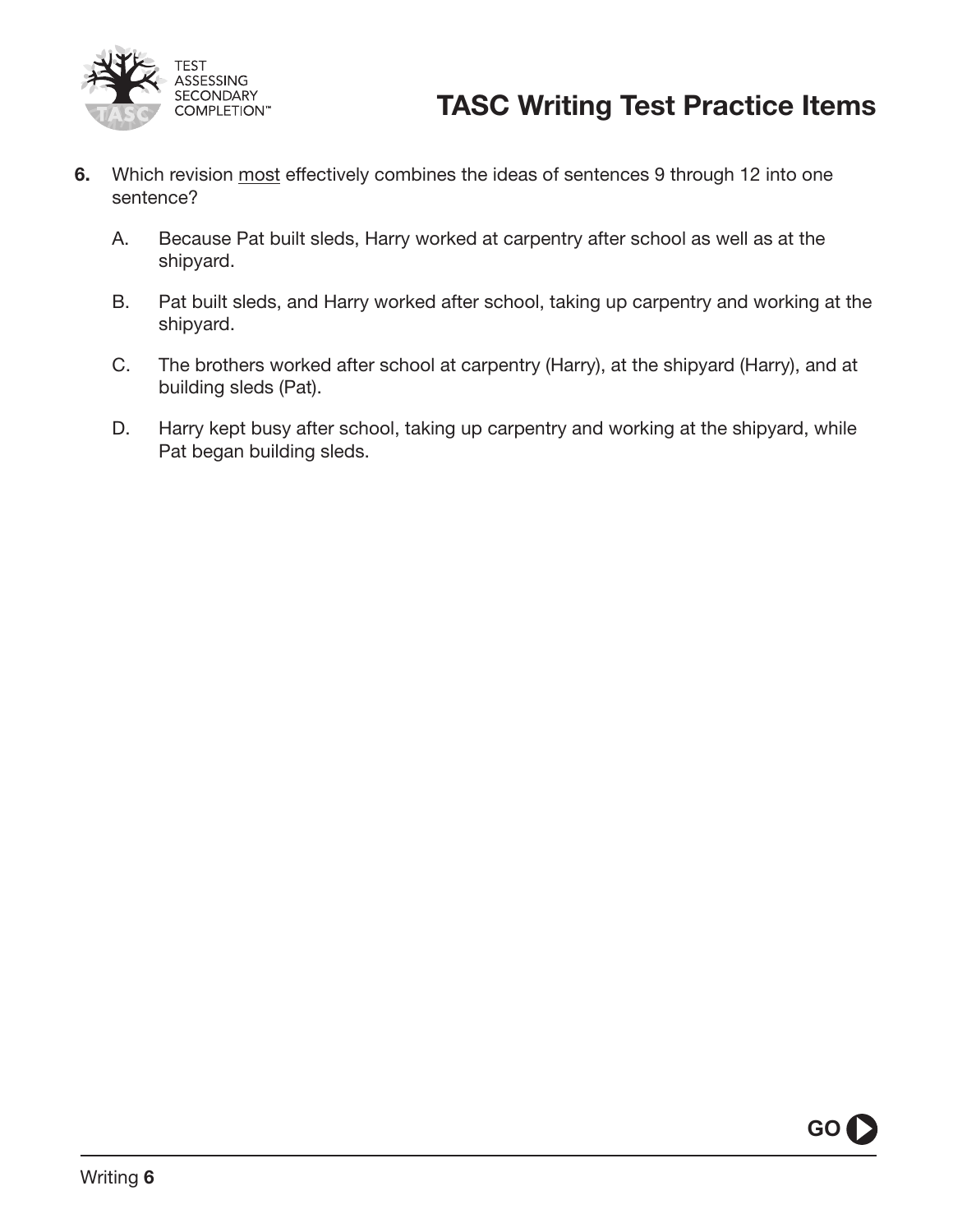

7. Read the sentences. Move the sentences from the left into the appropriate boxes on the right so that each claim is appropriately supported and the paragraph is coherent.

These supporters feel that balancing work and school helps teach teenagers to become responsible adults.

Some parents and teachers feel that jobs take focus away from schoolwork.

Furthermore, most parents like the idea of their children earning their own wages. **Drop Area 1** 

It seems that people cannot agree on whether or not teenagers should have jobs while they are in school.

Many people believe that having a job is good for high school students.

Drop Area 2

For those who believe teenagers should not have jobs, the negatives outweigh the benefits.

Drop Area 3

Teenagers themselves often feel that they do not have time to handle both a job and their daily schedules at school.

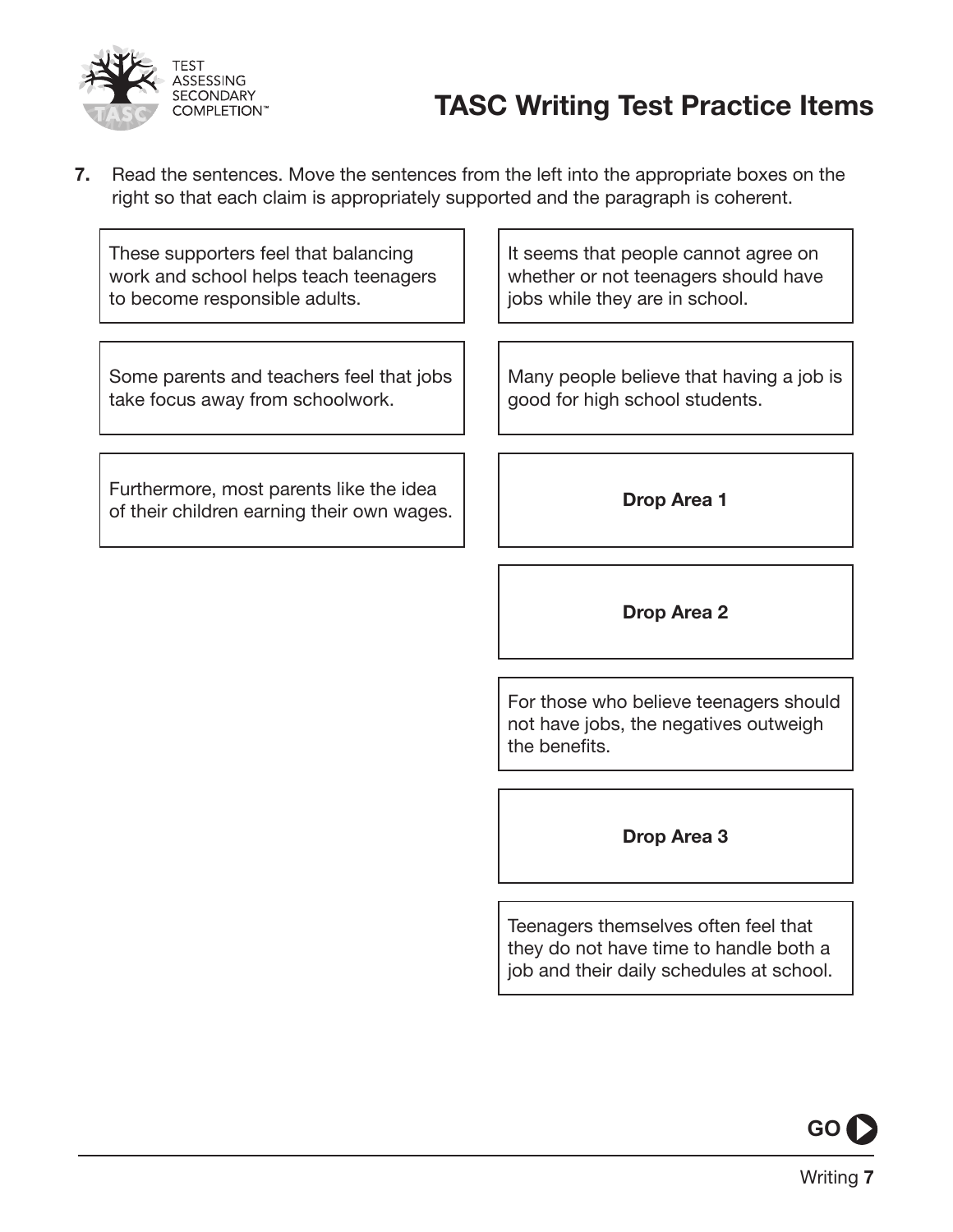

### 8. Argumentative Essay Sample Writing Prompt

Although rates vary with the economy, between 16 and 32 percent of high school students hold part-time jobs. Proponents of students in the workforce say that employment teaches time management and responsibility while providing income and useful experiences. Opponents say that mixing school and jobs adds stress and adult temptations to a student's life while reducing the time available for study and extracurricular activities.

Weigh the claims on both sides, and then write an argumentative essay supporting either side of the debate in which you argue for or against high school students mixing school and jobs. Be sure to use information from both texts in your argumentative essay.

Before you begin planning and writing, read the two texts:

- 1. Benefits of Part-time Work
- 2. Employment Disadvantages

As you read the texts, think about what details from the texts you might use in your argumentative essay. You may take notes as you read.

After reading the texts, create a plan for your argumentative essay. Think about ideas, facts, definitions, details, and other information and examples you want to use. Think about how you will introduce your topic and what the main topic will be for each paragraph.

Then, write your argumentative essay in the space provided. Be sure to

- introduce your claim;
- support your claim with logical reasoning and relevant evidence from the texts;
- acknowledge and address alternate or opposing claims;
- organize the reasons and evidence logically;
- use words, phrases, and clauses to connect your ideas and to clarify the relationships among claims, counterclaims, reasons, and evidence;
- establish and maintain a formal style; and
- provide a concluding statement or section that follows from and supports the argument presented.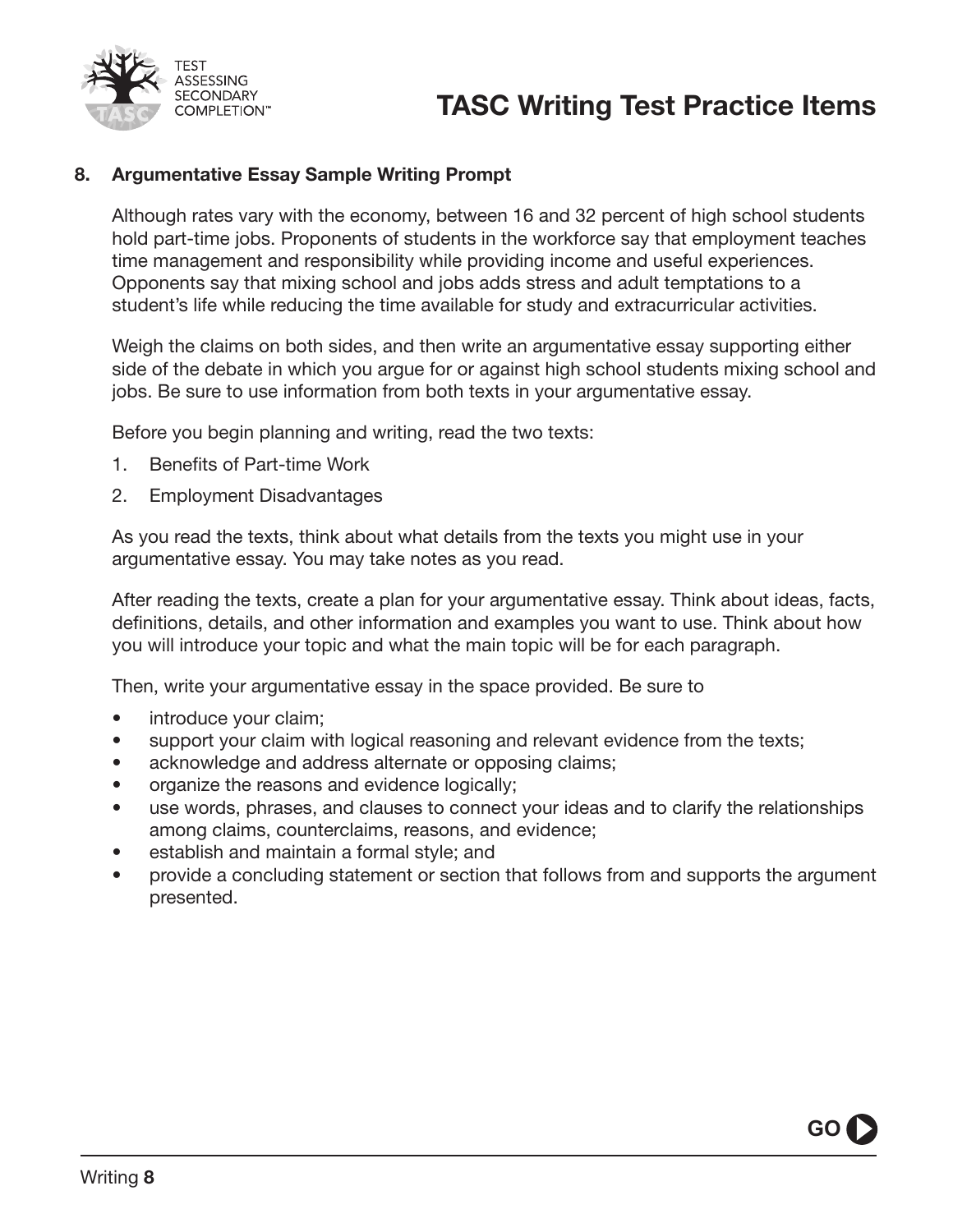

### Benefits of Part-time Work

High school is a critical time for adolescents to obtain knowledge needed for post-secondary education and careers as well as a time to learn about themselves and their own goals. A parttime job while in school may teach meaningful job skills and life lessons in the areas of time and money management while increasing career readiness.

Most high school students plan to go to college or vocational training after graduation, and the majority will have to provide for some of their college expenses. Students who work during high school are already learning the skills necessary to balance work, school, study, family, and recreation. Working students learn time management skills that can help them attain their higher educational goals.

Students who work also experience concrete lessons in money management. They learn about taxes, realize the effort required to earn each dollar, and gain a greater sense of autonomy. Working students often pay some of their own expenses for items like clothing or entertainment and save a portion of their earnings towards future education.

A 2002 study of over 2,700 adolescents found that working teenagers had greater career maturity. Career maturity, as defined by this study, is the degree to which the teenager knows the career he or she wants, understands the skills and education necessary to obtain that career, and has formulated a plan for obtaining the skills and education needed to meet his or her goals. Job experience teaches students about their interests, strengths, and weaknesses, and it helps them plan better for future employment.

In addition to important academic subjects, high school students must learn how to cooperate with others who have different values, goals, and experiences. They must learn to manage their time and their finances. They are becoming more autonomous and learning to shoulder more responsibility. Working during the school year can increase the skills and confidence needed to achieve later in life.

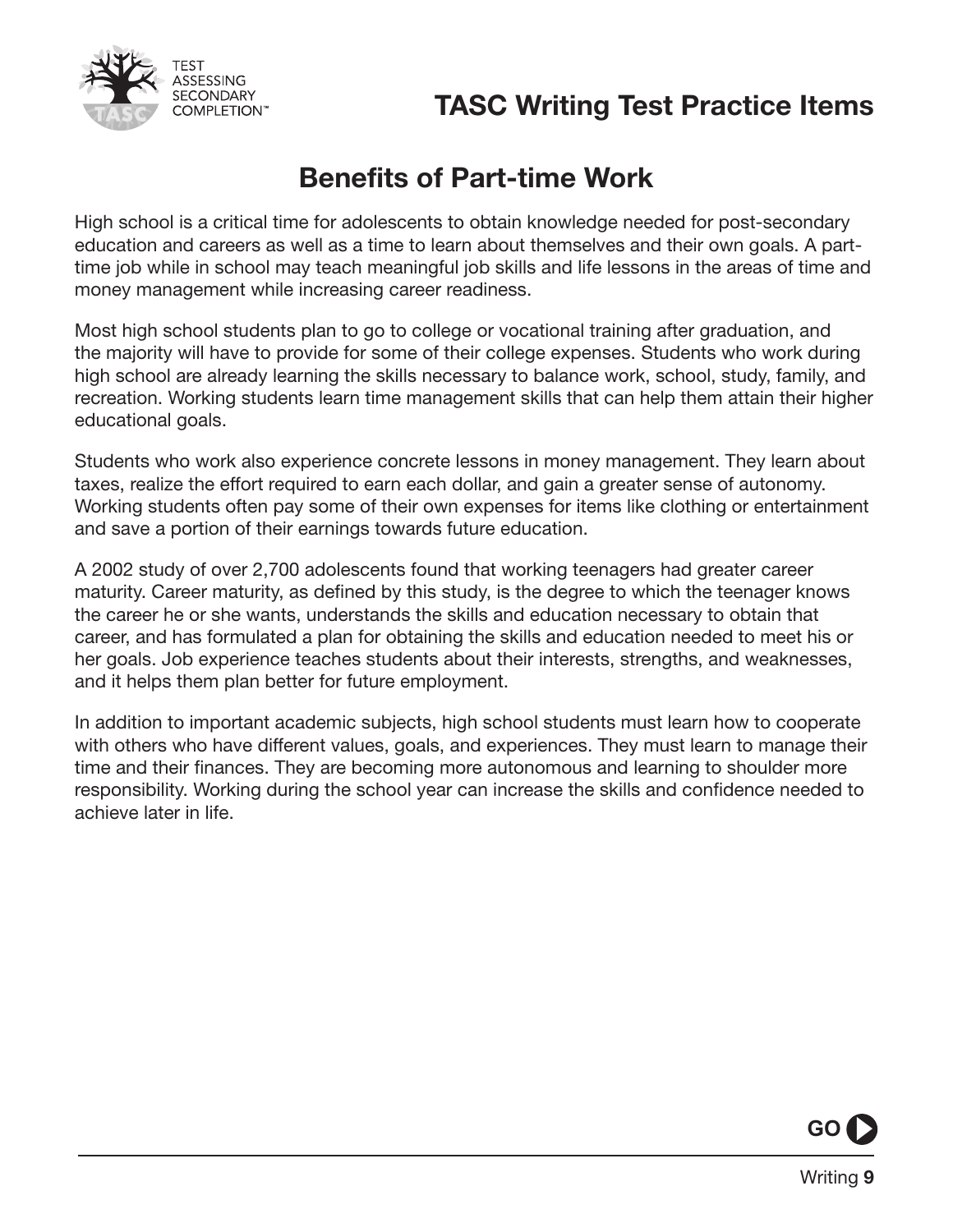

### Employment Disadvantages

The idea that employment during high school benefits the student may not be a valid presumption. Some studies indicate that the benefits of employment are outweighed by the stress a job places on the student and the reduction in time available for academic and social experiences. Students who work more than 20 hours per week during high school are more likely to drop out of school, drink alcohol, and exhibit delinquent behavior. They are also less likely to receive a college degree.

Students who work significant hours have less time for studying, extracurricular activities, and socializing with their peers. Teachers find working students are often tired or unprepared for class. High-work involvement undermines education as the central aspect of student life and is related to greater absenteeism and a higher dropout rate. Some psychologists believe that intense work schedules deny students the free time they need to develop a solid sense of identity. Work stress and difficulties with schoolwork can lead to depression, feelings of powerlessness, and a reduction in self-esteem.

Researchers found that as work hours increased, so did student alcohol use. Some theorize that as students spend more time in an adult world, they experience an early transition into adult life for which they are ill-equipped. Other researchers suspect that stress from the responsibilities of work and school drives students to alcohol as a coping mechanism. Students with intense work schedules tend to be more independent and experience less parental influence.

Although work may teach responsibility and useful job skills, an intense commitment to work during high school can negatively impact a student's success. The premature adoption of adult roles and responsibilities can create stress in a student's life, leading to poorer educational outcomes and impaired psychological development. With greater work hours, parental monitoring is usually decreased, and students have a higher likelihood of developing adult habits like alcohol use. Students who are highly invested in their jobs are less likely to attain a four-year degree. Students should consider these factors when deciding whether employment during the school year would provide a positive experience.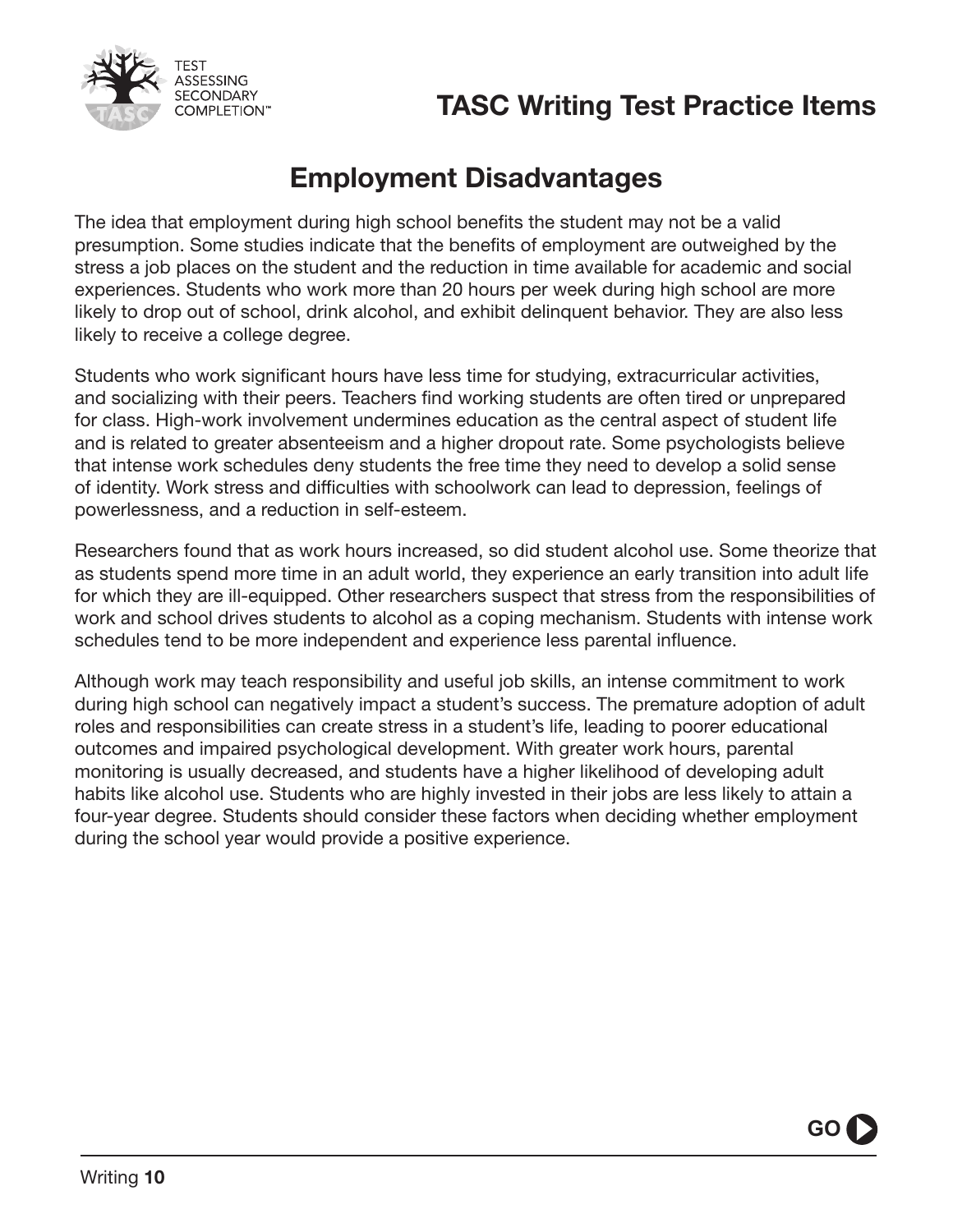

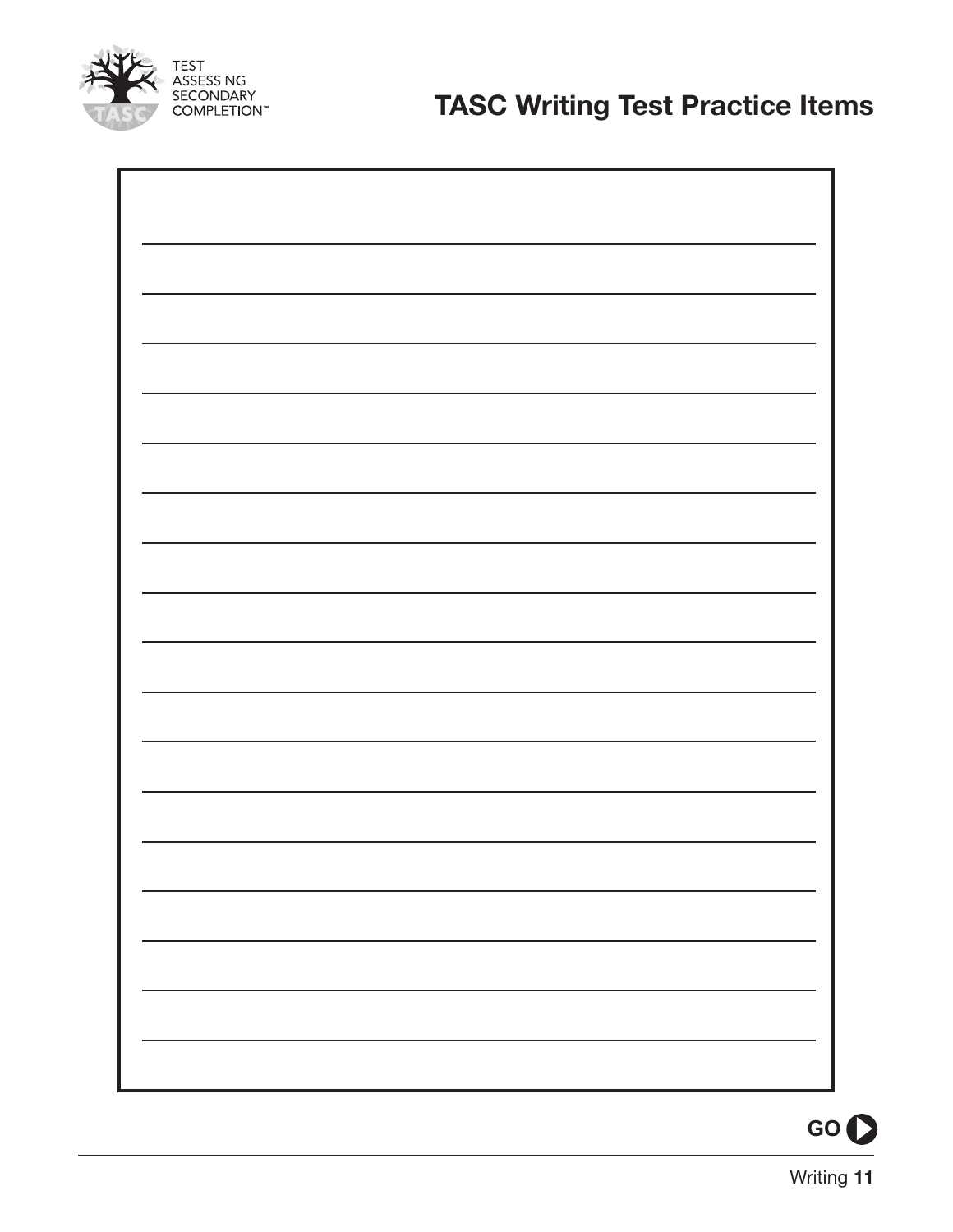

**GO**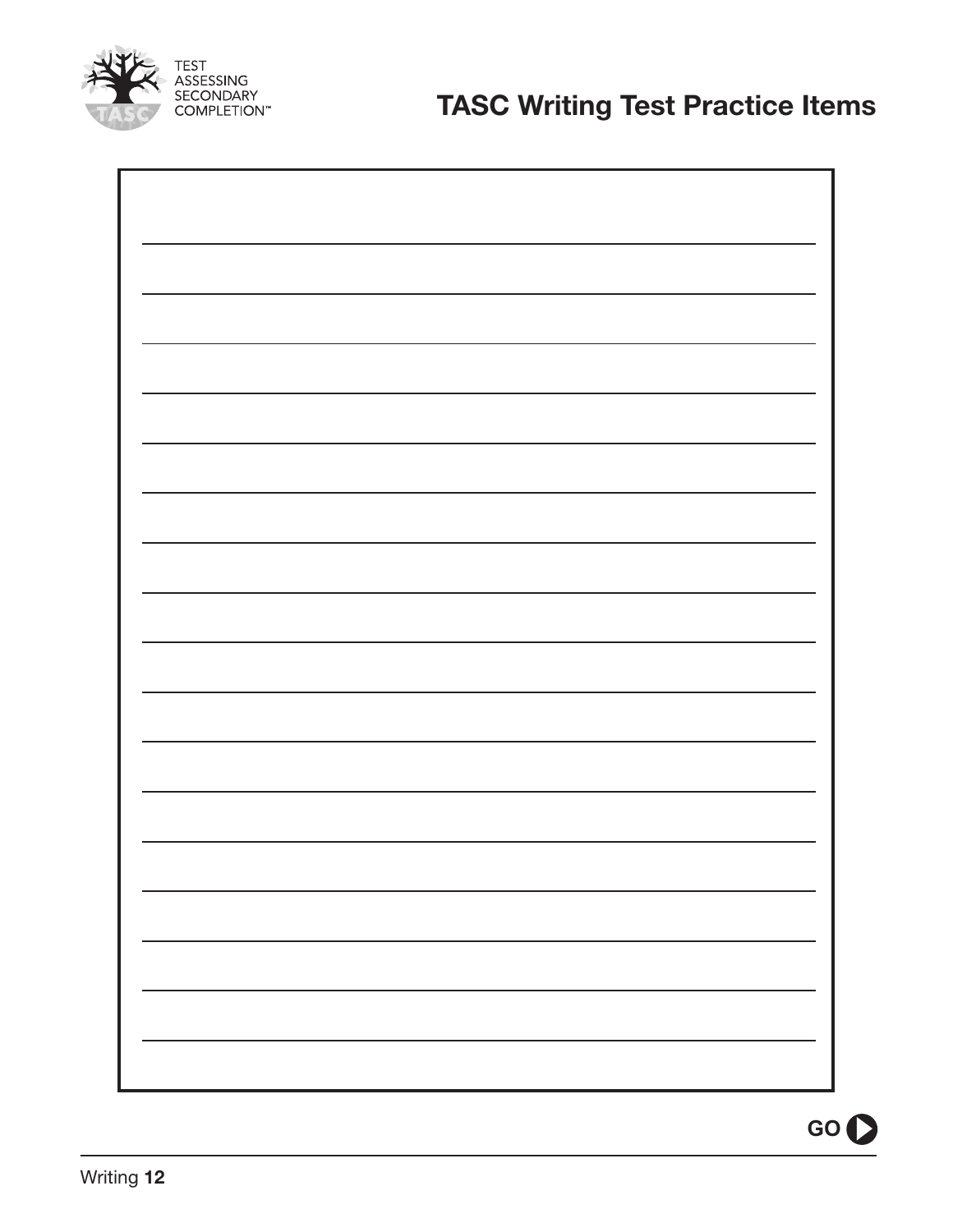

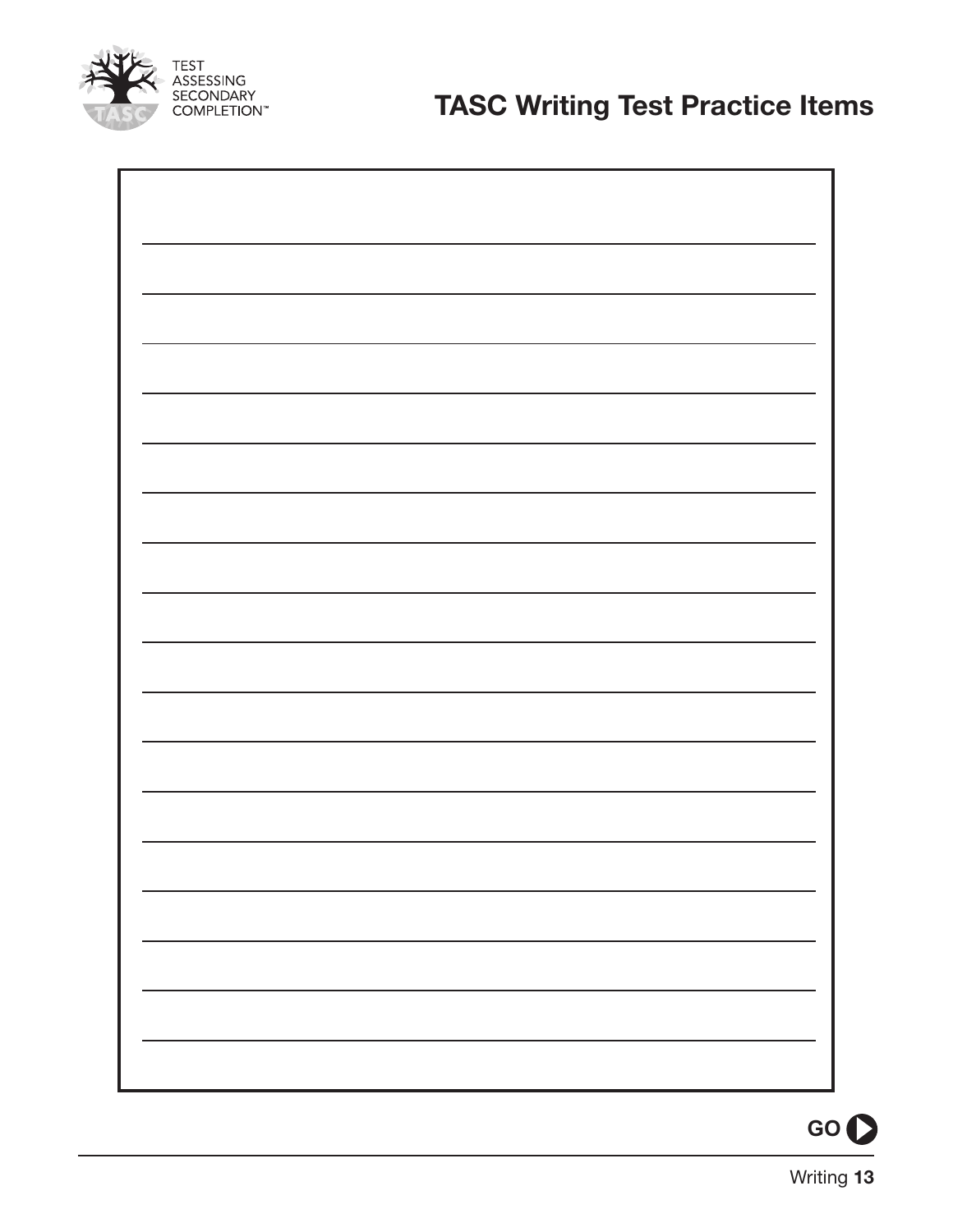

**STOP**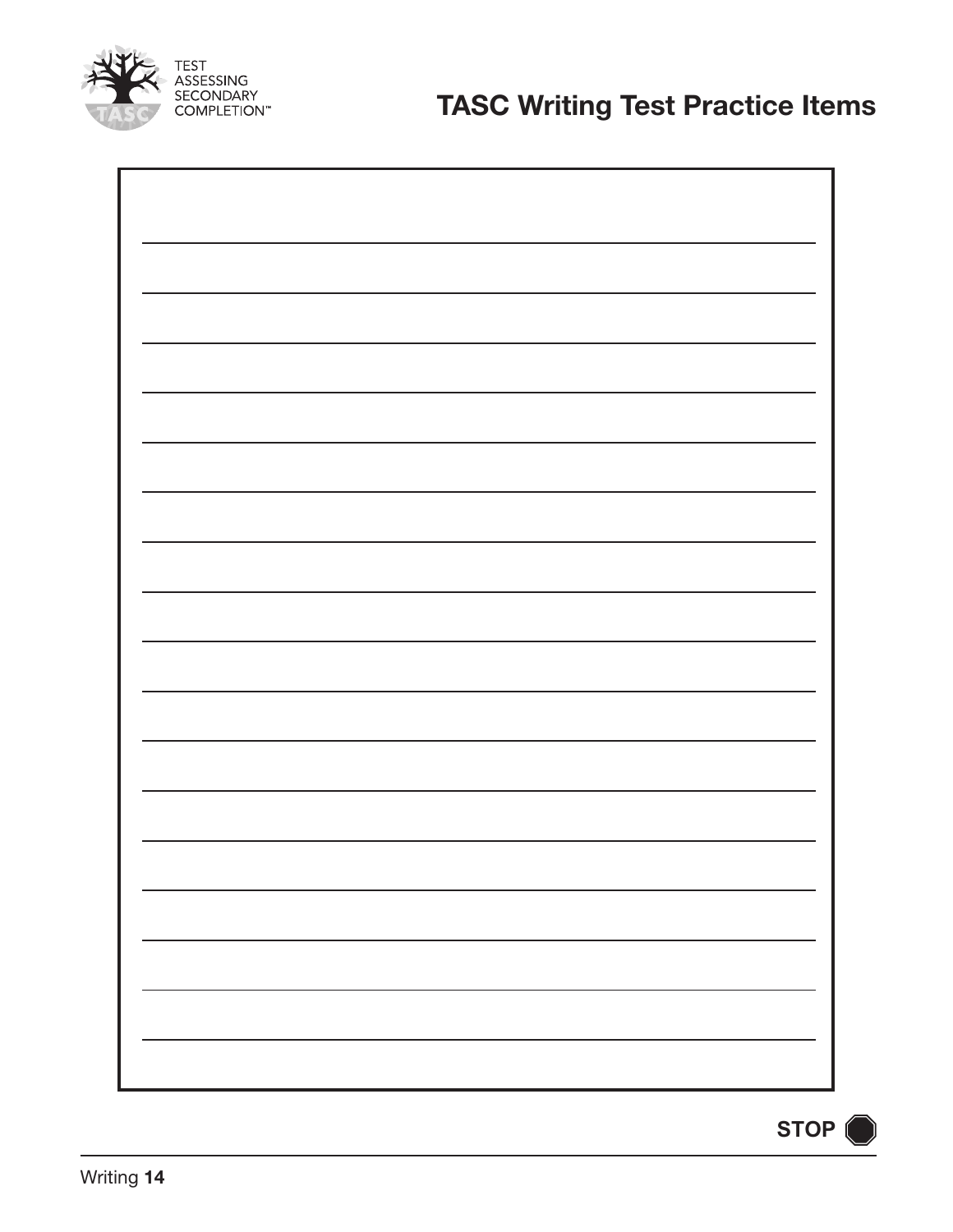

## TASC Writing Test Practice Items Answer Key

### Answer Key

After taking these practice items, you can check your answers with the following answer key. For your added benefit, answers come with explanations to help you understand why they're right. If you do well on the practice test, then you know you may be prepared to take the official TASC Readiness Test. If you struggle on the practice test, then you know you may still have more work to do to get prepared.

1. This multiple-choice item will provide evidence regarding your proficiency in using various types of phrases (noun, verb, adjectival, adverbial, participial, prepositional, absolute) and clauses (independent, dependent; noun, relative, adverbial) to convey specific meanings and add variety and interest to writing or presentations. The item requires you to recognize correct and incorrect examples of various types of phrases (among them noun and prepositional phrases) and clauses and determine how their arrangement best conveys meaning and adds interest in a specific sentence. You will also apply your knowledge of appropriate syntax.

### Answer: C

### Explanation for Correct Response:

Only choice C effectively combines the ideas by subordinating the 2nd sentence with an appropriate conjunction and placement of the clause.

2. This multiple-choice item will provide evidence regarding your proficiency in spelling. The item requires you to distinguish between correctly spelled and misspelled words in the context of sophisticated sentences.

### Answer: D

### Explanation for Correct Response:

Only choice D has a misspelled word: acquire. Other choices contain words which may draw students who are not proficient in the construct being measured (spelling): ecstatic, reassured, extraordinary, souvenir, and miserably.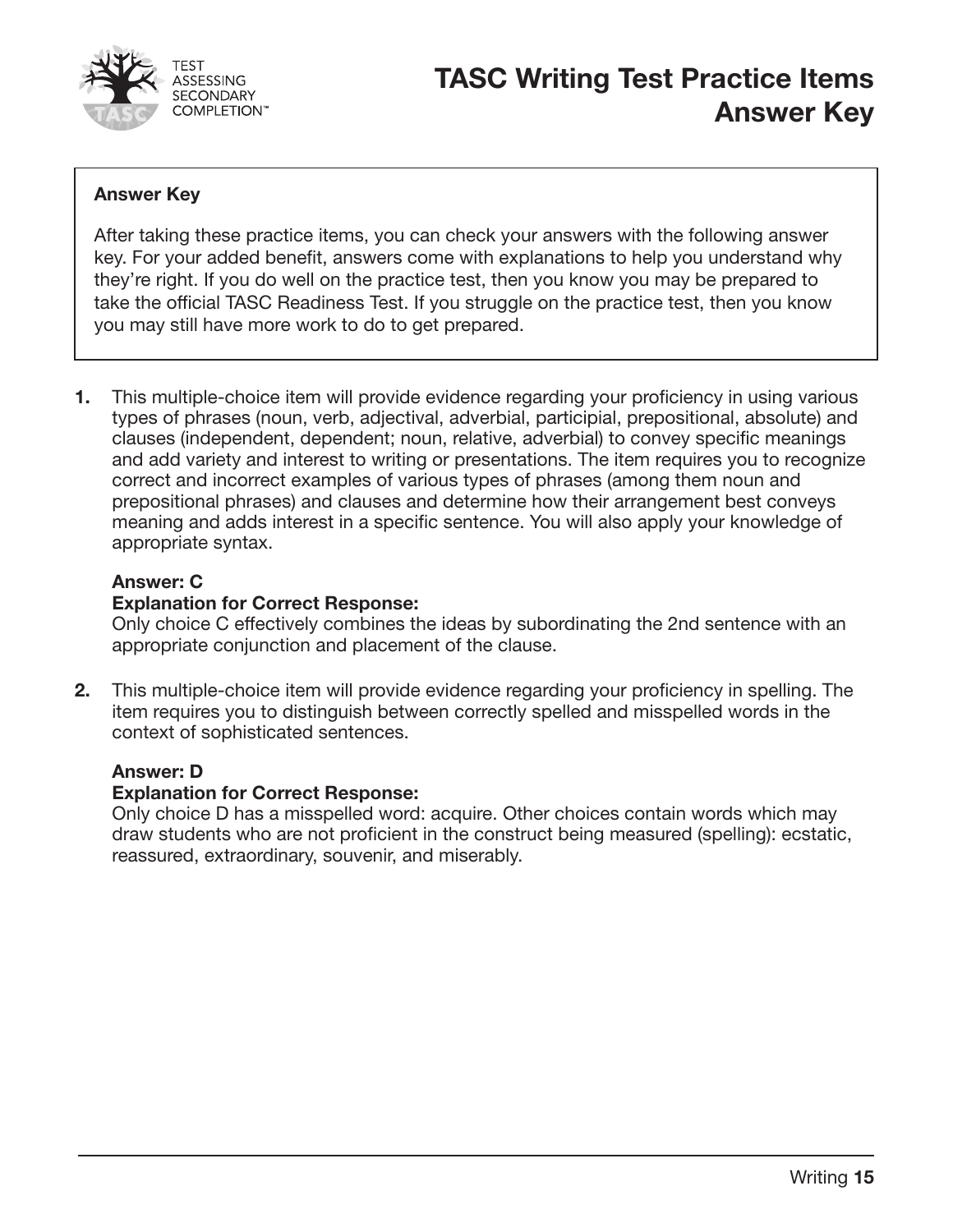

### TASC Writing Test Practice Items Answer Key

3. This multiple-choice item will provide evidence regarding your proficiency in choosing language that expresses ideas precisely and concisely, recognizing and eliminating wordiness and redundancy. The item requires you to recognize language that is superfluous to a sentence's intended meaning, as well as identify sentences in which the content is too sparse to convey the intended meaning.

### Answer: C

### Explanation for Correct Response:

Only choice C eliminates the unnecessary (the idea that it is impossible to describe) while maintaining the same meaning as the original. The switch to active voice tightens up the text.

4. This multiple-choice item will provide evidence regarding your proficiency in providing concluding statements in writing. The item requires you to recognize the role of conclusions in writing and assess which responses are relevant and cohesive, as well as which responses do not provide the necessary information and finality.

### Answer: D

#### Explanation for Correct Response:

Speaking to the risk and there being little time to consider consequences offers a conclusive statement that is both relevant and cohesive to the tenor of the paragraph.

5. This multiple-choice item asks you to demonstrate the correct way to transition between paragraphs, calling for attention to syntax, clarity, and cohesion. The answer choices focus on your understanding of transitions and how to correctly link seemingly unrelated ideas within a written work by using relevant details to create the connection.

### Answer: D

#### Explanation for Correct Response:

The first paragraph introduces the specialty dishes of several cities. The introduction of the two brothers before concluding with Philadelphia's specialty cohesively transitions into the second paragraph about the two brothers.

6. This multiple-choice item is a traditional approach to measuring revision skills. The answer choices focus on the use of concise word choice to enhance clarity and effect. You are expected to analyze sentences and then identify the sentence that is most clear and coherent.

#### Answer: D

#### Explanation for Correct Response:

Choice D effectively combines the sentences into two clear clauses about each brother. Interest is also added by subordinating Harry's jobs to the statement about him keeping busy.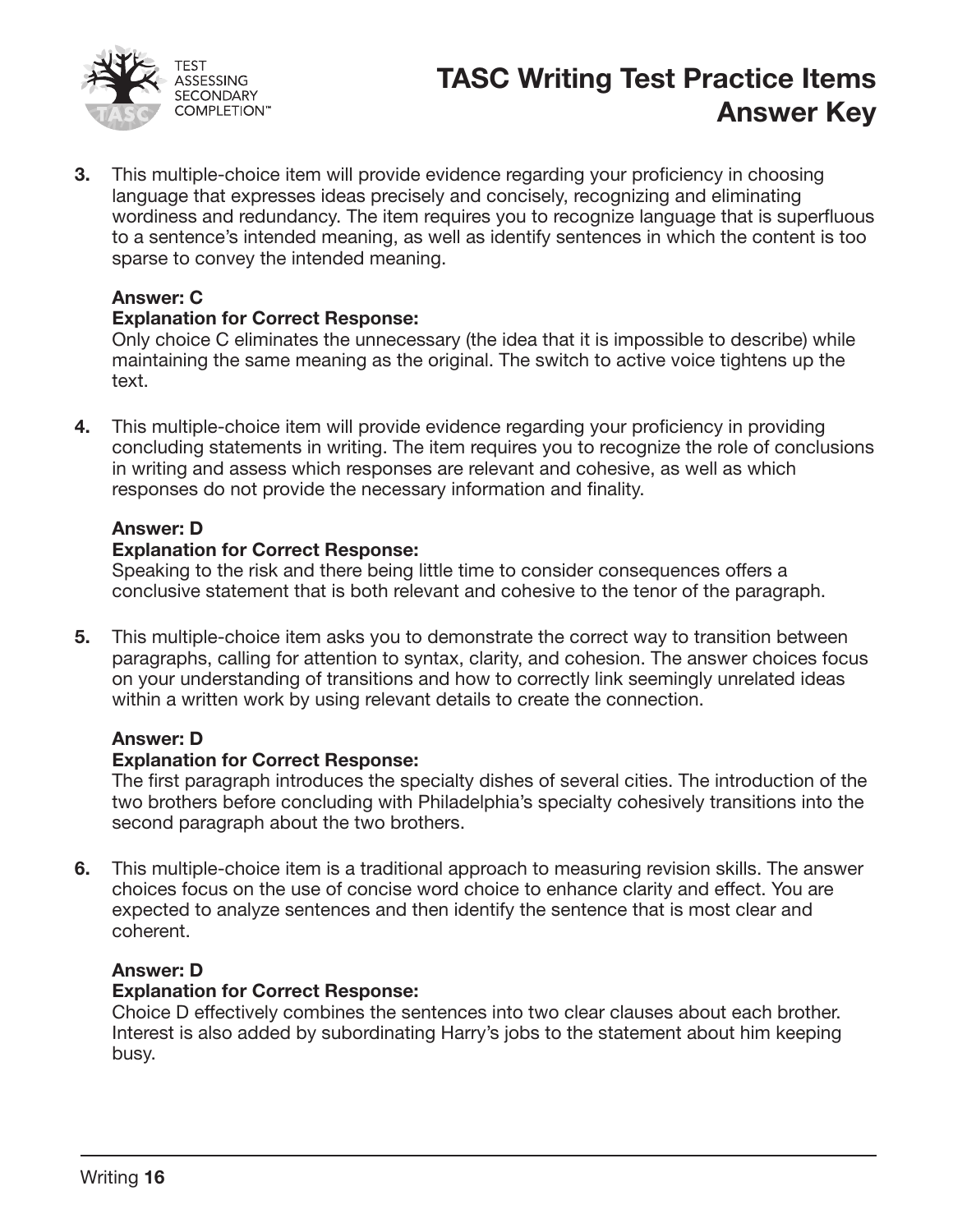

7. The examinee earns 2 points if all three supporting details are placed correctly and 1 point if only one supporting detail is placed correctly.

#### The correct answers and sequence are:

It seems that people cannot agree on whether or not teenagers should have jobs while they are in school.

Many people believe that having a job is good for high school students.

These supporters feel that balancing work and school helps teach teenagers to become responsible adults.

Furthermore, most parents like the idea of their children earning their own wages.

For those who disagree with teenagers having jobs, the negatives outweigh the benefits.

Some parents and teachers feel that jobs take focus away from schoolwork.

Teenagers themselves often feel that they do not have time to handle both a job and their daily schedules at school.

8. TASC test requires you to write either an argumentative or an informational essay using details and examples associated with the prompt.

### Explanation for Correct Response:

A scoring rubric is a tool used to evaluate a piece of writing. The score you receive on your essay is based on how well your writing sample aligns to the criteria referenced in the rubric. Read your essay and assign it a score based on the measures in the scoring rubric below.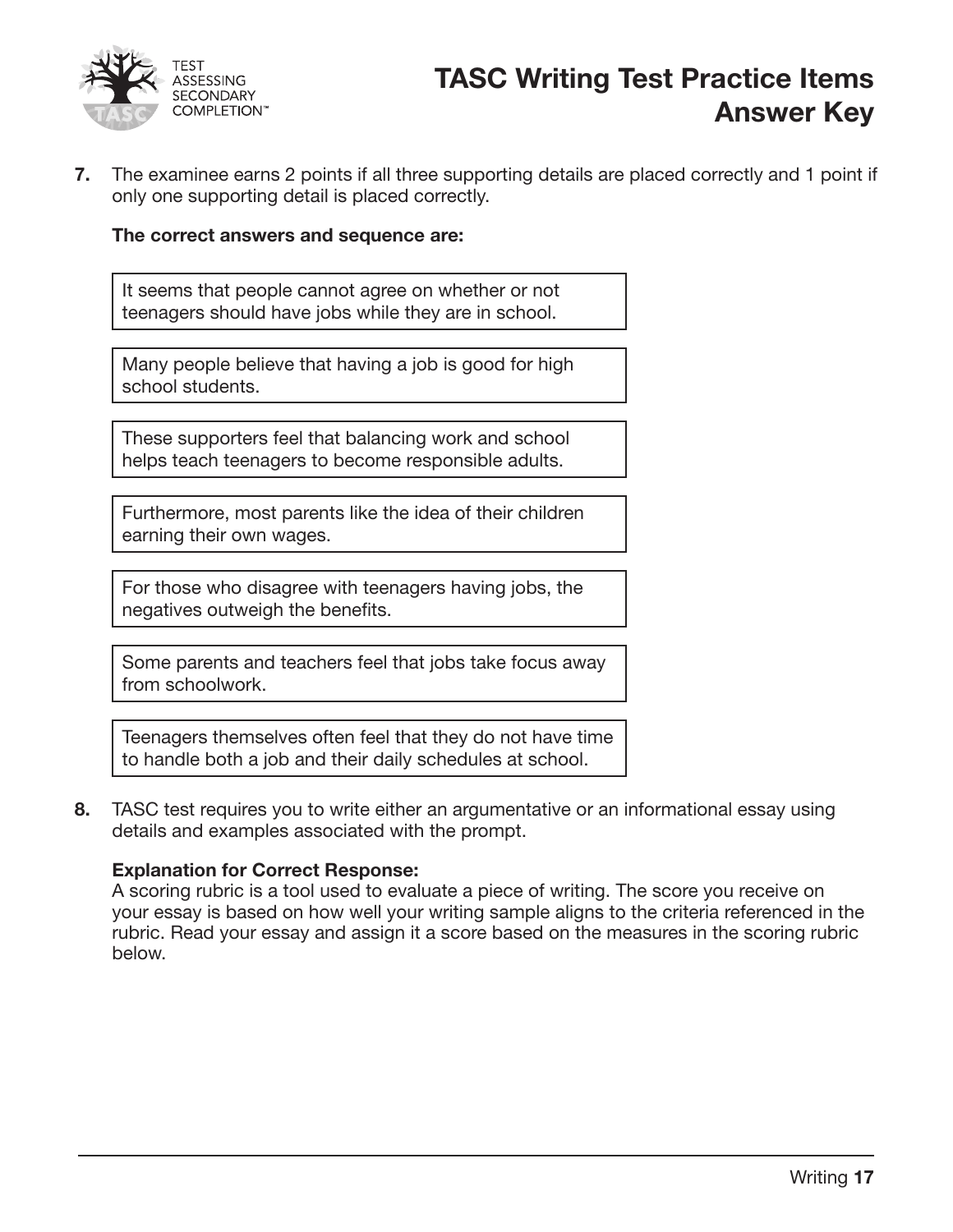

### TASC Writing Test Practice Items Answer Key

### Scoring Rubric–Argumentative Essay

#### Score: 4

The response is a well-developed essay that develops and supports an opinion or argument from both texts.

- Effectively introduces an opinion or claim
- Uses logical, credible, and relevant reasoning and evidence to support opinion or claim
- Uses an organizational strategy to present reasons and relevant evidence
- Acknowledges and counters opposing claims, as appropriate
- Uses precise and purposeful word choice
- Uses words, phrases, and/or clauses that effectively connect and show relationships among ideas
- Uses and maintains an appropriate tone
- Provides a strong concluding statement or section that logically follows from the ideas presented
- Has no errors in usage and conventions that interfere with meaning

### Score: 3

The response is a complete essay that develops and supports an opinion or argument.

- Clearly introduces an opinion or claim
- Uses reasoning and evidence to support opinion or claim
- Uses an organizational structure to present reasons and relevant evidence
- Attempts to acknowledge and/or counter opposing claims, as appropriate
- Uses clear word choice
- Uses words and/or phrases to connect ideas
- Uses an appropriate tone
- Provides a concluding statement or section that follows from the ideas presented
- Has few, if any, errors in usage and conventions that interfere with meaning

### Score: 2

The response is an incomplete or oversimplified essay that develops and supports an opinion or argument.

- Attempts to establish an opinion or claim
- Develops, sometimes unevenly, reasons and/or evidence to support opinion or claim
- Attempts to use an organizational structure
- Makes little, if any, attempt to acknowledge or counter opposing claims
- Uses simple language, which sometimes lacks clarity
- Provides a weak concluding statement or section
- May have errors in usage and conventions that interfere with meaning

(Scoring Rubric–Agrumentative Essay continued on next page.)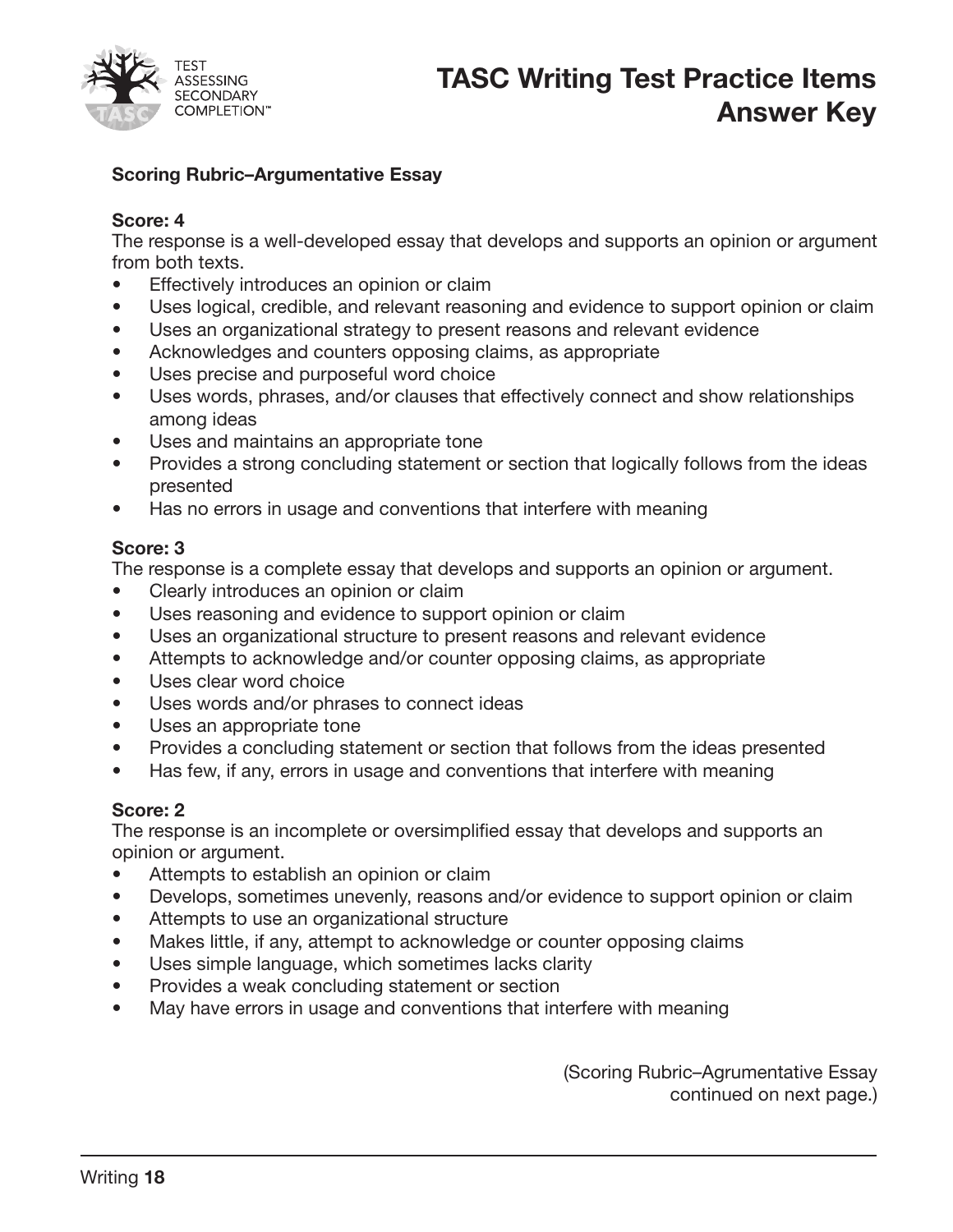

### Scoring Rubric–Argumentative Essay (continued)

#### Score: 1

The response provides evidence of an attempt to write an essay that offers an opinion or argument.

- Weakly states or alludes to an opinion or claim
- Has minimal support for opinion or claim
- May be too brief to demonstrate an organizational structure
- Makes no attempt to acknowledge or counter opposing claims
- Uses words that are inappropriate, overly simple, or unclear
- Provides a minimal or no concluding statement or section
- Has errors in usage and conventions that interfere with meaning

#### Score: 0

The response is completely irrelevant or incorrect, or there is no response.



Developed and published by Data Recognition Corporation, 13490 Bass Lake Road, Maple Grove, MN 55311. Copyright © 2018 by Data Recognition Corporation. All rights reserved. No part of this publication may be reproduced or distributed in any form or by any means, or stored in a database or retrieval system, without the prior written permission of the publisher. TASC Test Assessing Secondary Completion is a trademark of Data Recognition Corporation. Data Recognition Corporation is not affiliated with The After-School Corporation, which is known as TASC. The After-School Corporation has no affiliation with the Test Assessing Secondary Completion ("TASC test") offered by Data Recognition Corporation, and has not authorized, sponsored or otherwise approved of any of Data Recognition Corporation's products and services, including TASC test.